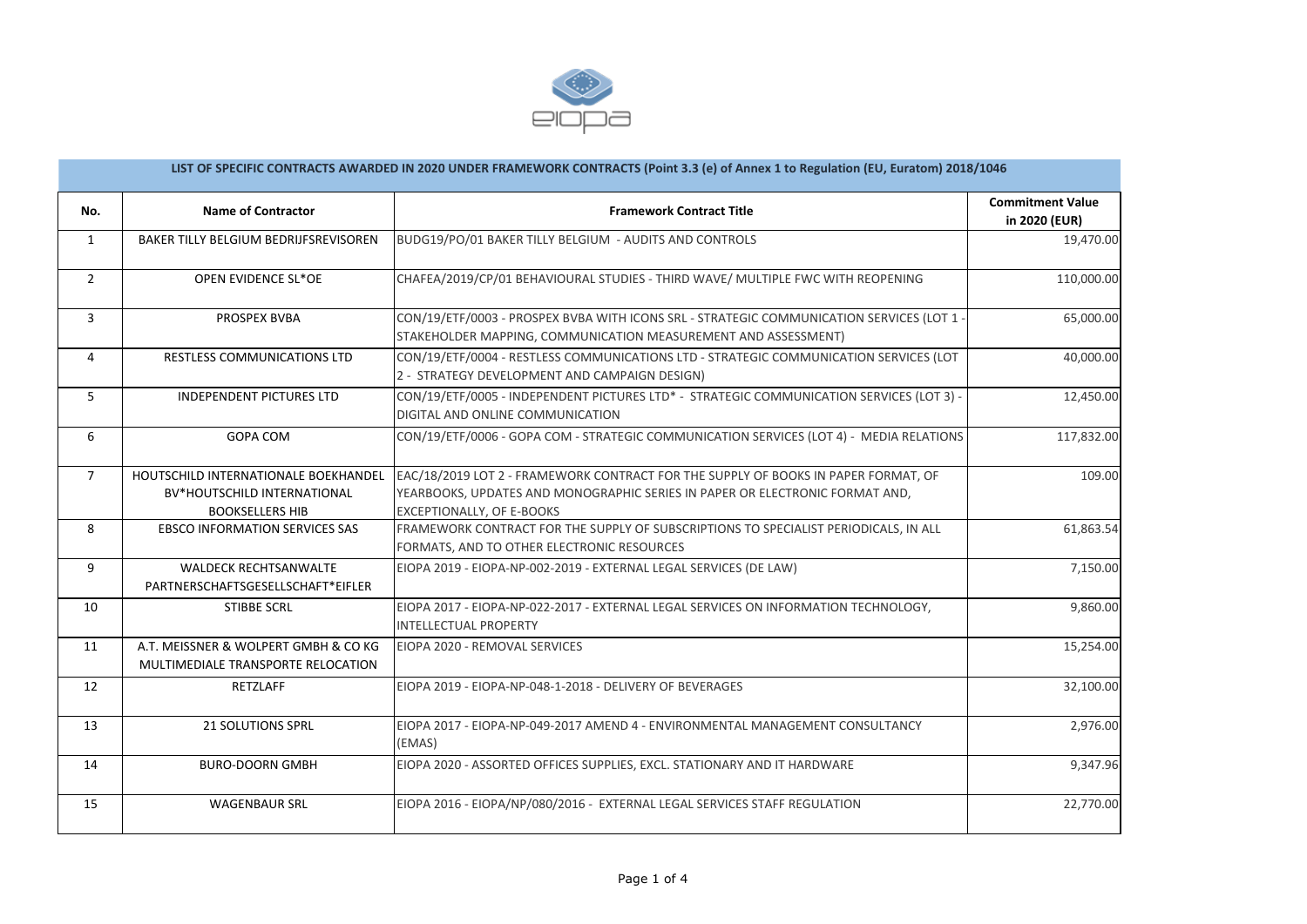| No. | <b>Name of Contractor</b>                                                                                                         | <b>Framework Contract Title</b>                                                                                                                                                                   | <b>Commitment Value</b><br>in 2020 (EUR) |
|-----|-----------------------------------------------------------------------------------------------------------------------------------|---------------------------------------------------------------------------------------------------------------------------------------------------------------------------------------------------|------------------------------------------|
| 16  | FRONTLINE TRAINING SOLUTIONS LIMITED                                                                                              | EIOPA 2016 - EIOPA-NP-2016 - SUPERVISORY SKILLS TRAINING SERVICES                                                                                                                                 | 10,950.00                                |
| 17  | <b>REFINITIV GERMANY GMBH</b>                                                                                                     | EIOPA-OP-009-2017 - MARKET DATA                                                                                                                                                                   | 84,779.25                                |
| 18  | PME FAMILIENSERVICE GGMBH                                                                                                         | EIOPA 2018 - EIOPA-OP-013-2018 - CHILD-MINDING - PME FAMILIENSERVICE                                                                                                                              | 53,951.00                                |
| 19  | UNI SYSTEMS SYSTIMATA<br>PLIROFORIKISMONOPROSOPI ANONYMI<br><b>EMPORIKI ETAIRIA*UNI SYSTEMS</b><br>INFORMATION TECHNOLOGY SYSTEMS | EIOPA 2018 - EIOPA-OP-016-2017 - APPLICATION DEVELOPMENT, MAINTENANCE AND SERVICE DESK<br>(AMS I) - SERVICE PROVISION FOR DEVELOPMENT AND MAINTENANCE OF INFORMATION SYSTEMS-<br>LOT <sub>1</sub> | 1,052,397.00                             |
| 20  | <b>BUSINESS REPORTING ADVISORY GROUP</b><br>SPOLKA Z OGRANICZONA                                                                  | EIOPA 2019 - EIOPA-OP-021-2018 - XBRL AND DPM DEVELOPMENTS - 1ST BRAG                                                                                                                             | 253,325.00                               |
| 21  | <b>GONDER FACILITY SERVICES GMBH</b>                                                                                              | EIOPA 2018 - EIOPA-OP-027-2017 - PROVISION OF CLEANING SERVICES AND SUPPLIES                                                                                                                      | 83,238.14                                |
| 22  | <b>TARGET TRAINNIG GMBH</b>                                                                                                       | EIOPA-OP-031-2019 LOT 1 - PERSONAL AND INTERPERSONAL SKILLS                                                                                                                                       | 18,100.00                                |
| 23  | VONQ BV                                                                                                                           | EIOPA 2019 - EIOPA-OP-042-2018 - BROKER SERVICES FOR ADVERTISING RELATED TO RECRUITMENT                                                                                                           | 43,466.00                                |
| 24  | PRICEWATERHOUSECOOPERS EU<br>SERVICESEESV*PWC EU SERVICES                                                                         | MANAGEMENT SKILLS ASSESSMENT - EIOPA/OP/044/2017 - PWC EU SERVICES EESV (FIRST IN THE<br>CASCADE)                                                                                                 | 24,000.00                                |
| 25  | <b>VODAFONE GMBH</b>                                                                                                              | EIOPA-OP-94-2016 - MOBILE TELECOMMUNICATION SERVICES - VODAFONE                                                                                                                                   | 36,000.00                                |
| 26  | AIM & ASSOCIES                                                                                                                    | MULTIPLE CASCADING FRAMEWORK CONTRACTS FOR SETTING UP TRAINING COURSES AIMED AT<br>DEVELOPING THE GENERAL SKILLS OF STAFF EMPLOYED BY THE EUROPEAN UNION INSTITUTIONS                             | 9,734.72                                 |
| 27  | THE GREENHOUSE GROUP                                                                                                              | LOT 1- TRAINING IN MANAGERIAL SKILLS                                                                                                                                                              | 11,777.50                                |
| 28  | THE GREENHOUSE GROUP                                                                                                              | LOT 2- COACHING FOR MANAGERS AND TEAMS                                                                                                                                                            | 4,893.00                                 |
| 29  | ALTISSIA INTERNATIONAL SA                                                                                                         | INTERAGENCIES E-LARNING LANGUAGE COURSES - ESMA 2017-2                                                                                                                                            | 2,115.50                                 |
| 30  | <b>MARKIT INDICES LIMITED</b>                                                                                                     | EIOPA 2017 - EIOPA-OP-120-2016 LOT 1 MARKET YIELD INDICES                                                                                                                                         | 55,700.00                                |
| 31  | <b>S&amp;P GLOBAL GERMANY GMBH</b>                                                                                                | EIOPA 2017 - EIOPA-OP-120-2016 LOT 2 TRANSITION MATRICES                                                                                                                                          | 24,806.25                                |
| 32  | ASX BENCHMARKS PTY LIMITED                                                                                                        | MARKET DATA / RISK FREE RATE DATA NEEDS - BBSW - ASX                                                                                                                                              | 4,112.59                                 |
| 33  | EUROPEAN SERVICE NETWORK SA                                                                                                       | OC/EFSA/COM/2019/01 LOT 2                                                                                                                                                                         | 23,750.00                                |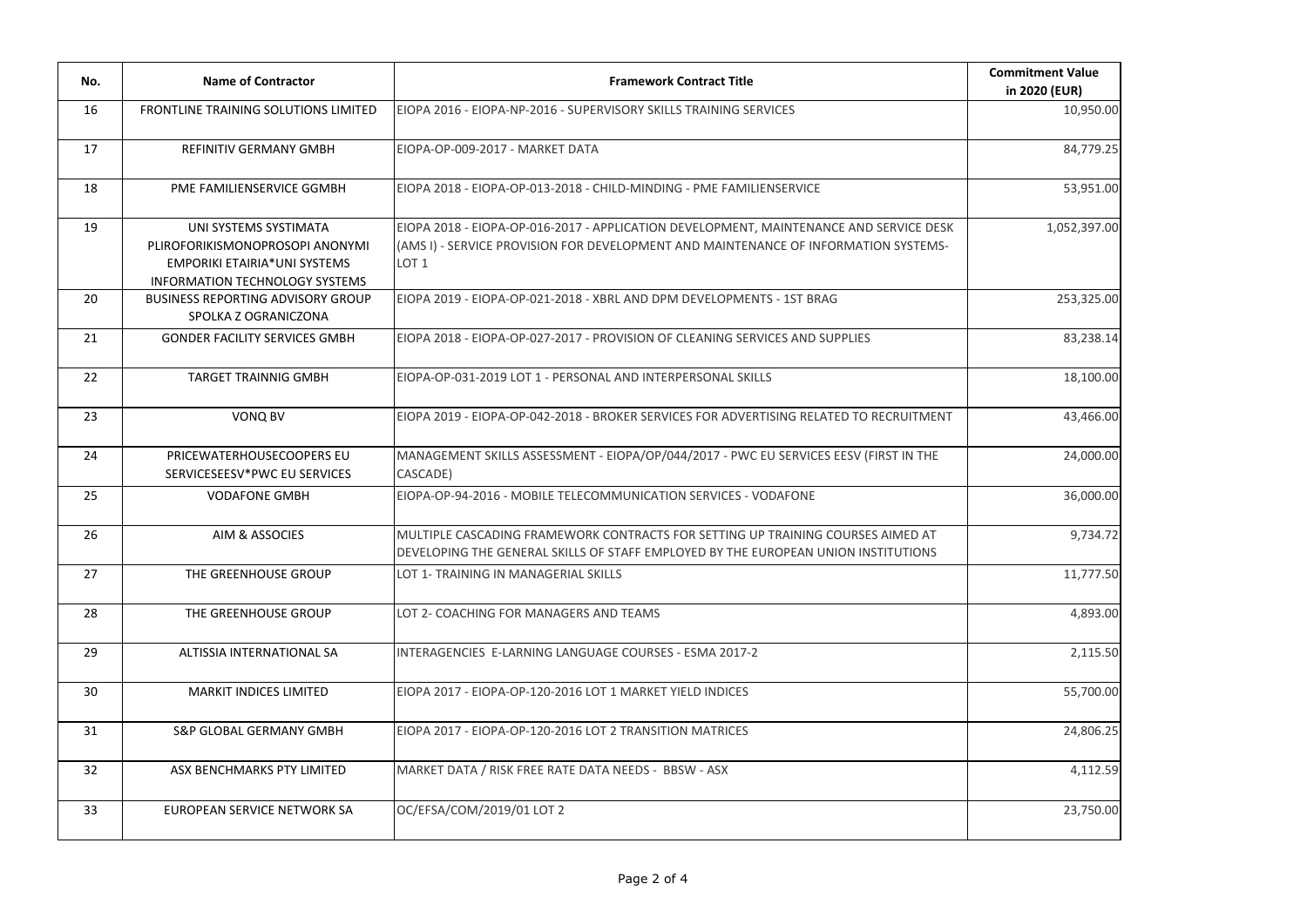| No. | Name of Contractor                               | <b>Framework Contract Title</b>                                                                                                       | <b>Commitment Value</b><br>in 2020 (EUR) |
|-----|--------------------------------------------------|---------------------------------------------------------------------------------------------------------------------------------------|------------------------------------------|
| 34  | <b>CANCOM PUBLIC BV</b>                          | OC/EFSA/PTT/2015/01 CLOUD SERVICES CANCOM                                                                                             | 385,124.99                               |
| 35  | <b>BEDDELEEM NV</b>                              | FOURNITURE DE MOBILIERS POUR ESPACES DE RESTAURATION ET DE CONVIVIALITÉ                                                               | 131,810.82                               |
| 36  | LYRECO DEUTSCHLAND GMBH                          | FOURNITURE D'ARTICLES DE BUREAU ET DE PAPIER AINSI QUE DE CONSOMMABLES INFORMATIQUES<br>ET POUR IMPRIMERIE, CONCUS DE MANIÈRE DURABLE | 6,000.00                                 |
| 37  | PAPAPANAGIOTOU ABEEA DROMEAS<br>ANONYMOS ETAIRIA | MOBILIER PERSONNEL EXECUTION - STANDARD                                                                                               | 35,343.79                                |
| 38  | <b>NTT BELGIUM</b>                               | FWC DI/07500 (NATACHA III) - DIMENSION DATA                                                                                           | 135,635.44                               |
| 39  | CANON DEUTSCHLAND GMBH                           | FWC DI/07560, PRINCESSE II, LOT 1                                                                                                     | 9,114.72                                 |
| 40  | DELOITTE CONSULTING & ADVISORY                   | FWC DI/07624 ABC IV, LOT 3                                                                                                            | 94,774.12                                |
| 41  | <b>KPMG ADVISORY SPA</b>                         | <b>FWC DI/07625 ABC IV LOT 3</b>                                                                                                      | 66,981.90                                |